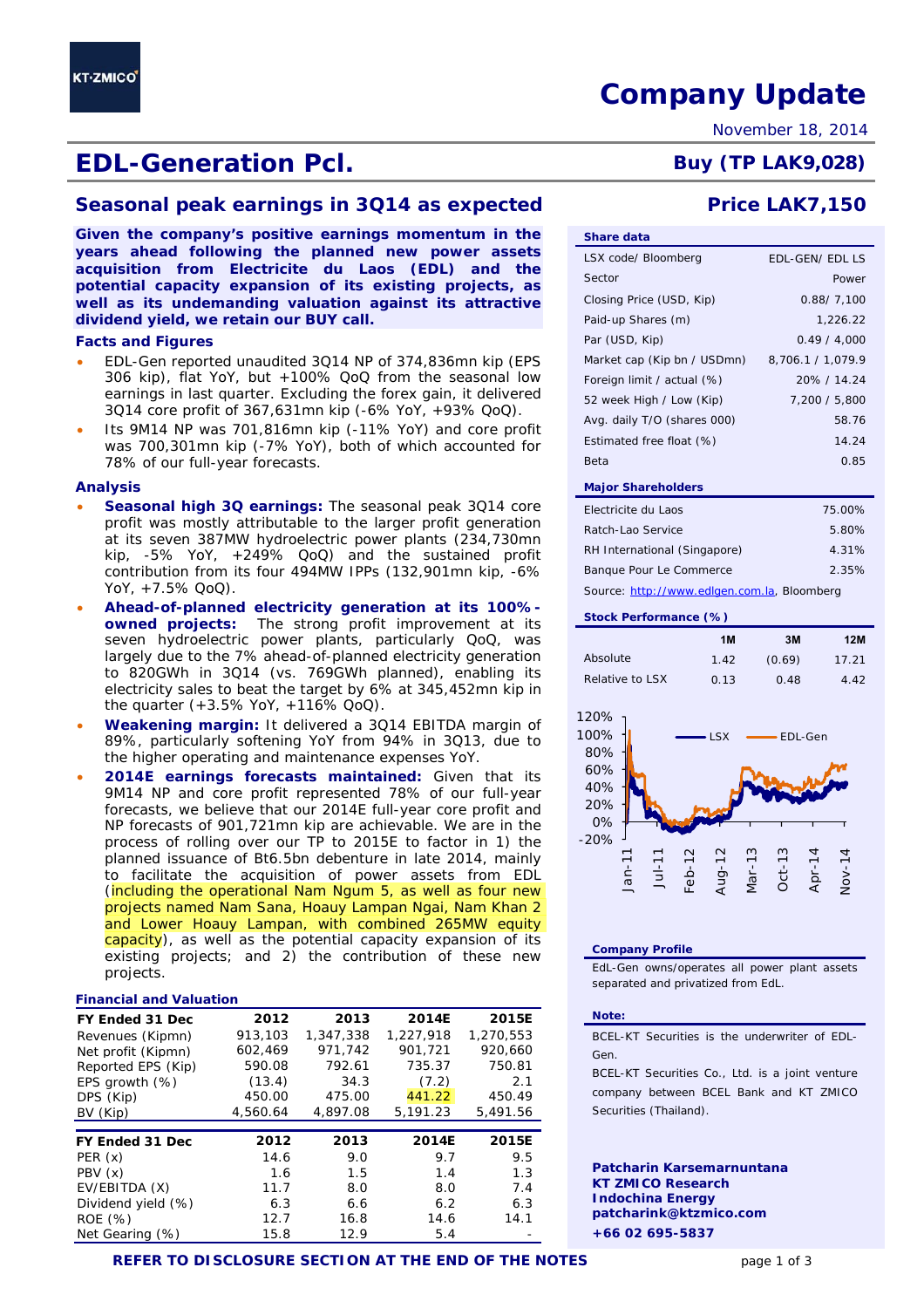ī

l

### **Figure 1: EDL-Gen's 3Q14 earnings results**

| <b>Financial Summary</b> |           |           |           |          |          |            |          |            |          |                       |
|--------------------------|-----------|-----------|-----------|----------|----------|------------|----------|------------|----------|-----------------------|
|                          | 3Q13      | 2014      | 3Q14      | %<br>YoY | %<br>QoQ | 9M14       | %<br>YoY | 2014E      | %<br>YoY | <b>YTD</b><br>(% 14E) |
| <b>Electricity sales</b> | 333,858   | 160,119   | 345,452   | 3.5      | 115.7    | 653,114    | 0.7      | 796,748    | (7.6)    | 82.0                  |
| Cost of sales            | (48, 916) | (64, 026) | (57, 225) | 17.0     | (10.6)   | (165, 320) | 12.4     | (211, 254) | 6.6      | 78.3                  |
| Gross profit             | 284,942   | 96.093    | 288,227   | 1.2      | 199.9    | 487,794    | (2.7)    | 585,494    | (11.9)   | 83.3                  |
| Profit from associates   | 141,452   | 123,661   | 132,901   | (6.0)    | 7.5      | 325,194    | (6.7)    | 427,359    | (5.8)    | 76.1                  |
| Dividend income          |           |           |           |          |          |            |          | 2,766      | nm       | 0.0                   |
| Other income             | 1,847     | 1,614     | 2,118     | 14.7     | 31.2     | 4,604      | (4.3)    | 1,045      | (84.4)   | 440.4                 |
| Forex gain (loss)        | (12, 170) | (3,533)   | 7,205     | nm       | nm       | 1,515      | (95.5)   | 0          | (100.0)  | nm                    |
| <b>Total revenue</b>     | 464,987   | 281,861   | 487,676   | 4.9      | 73.0     | 984,427    | (5.0)    | 1,227,918  | (8.9)    | 80.2                  |
| Gain before expenses     | 416,071   | 217,835   | 430,451   | 3.5      | 97.6     | 819,107    | (7.8)    | 1,016,664  | (11.5)   | 80.6                  |
| Administrative exp.      | (17, 311) | (21, 413) | (36, 445) | 110.5    | 70.2     | (77,050)   | 46.2     | (62, 306)  | (45.1)   | 123.7                 |
| Finance costs            | (9, 541)  | (5, 525)  | (6, 472)  | (32.2)   | 17.1     | (20, 248)  | (20.4)   | (27, 526)  | (10.8)   | 73.6                  |
| Income tax               | (12, 314) | (3,540)   | (12,698)  | 3.1      | 258.7    | (19,993)   | (13.3)   | (25, 112)  | (8.1)    | 79.6                  |
| Net profit               | 376,905   | 187,357   | 374,836   | (0.5)    | 100.1    | 701,816    | (10.9)   | 901,721    | (7.2)    | 77.8                  |
| Core profit              | 389,075   | 190,890   | 367,631   | (5.5)    | 92.6     | 700,301    | (7.1)    | 901,721    | (4.8)    | 77.7                  |
| EPS (Kip)                | 307       | 153       | 306       | (0.5)    | 99.6     | 573        | (10.4)   | 735.37     | (7.2)    | 77.9                  |
| Gross margin (%)         | 85.3      | 60.0      | 83.4      |          |          | 74.7       |          | 75.5       |          |                       |
| EBITDA margin (%)        | 94.3      | 85.4      | 89.4      |          |          | 88.4       |          | 92.4       |          |                       |
| Net profit margin (%)    | 81.1      | 66.5      | 76.9      |          |          | 71.3       |          | 73.4       |          |                       |
| ROE (%)                  | 26.3      | 12.4      | 24.8      |          |          | 15.3       |          | 14.6       |          |                       |
| Debt/Equity (x)          | 0.2       | 0.1       | 0.2       |          |          | 0.2        |          | 0.2        |          |                       |

Note:\*gross profit margin = gross profit from operation / electricity sales

*Source: KT ZMICO Research* 

### **Figure 2: EDL-Gen's potential capacity expansion**



*Source: KT ZMICO Research*